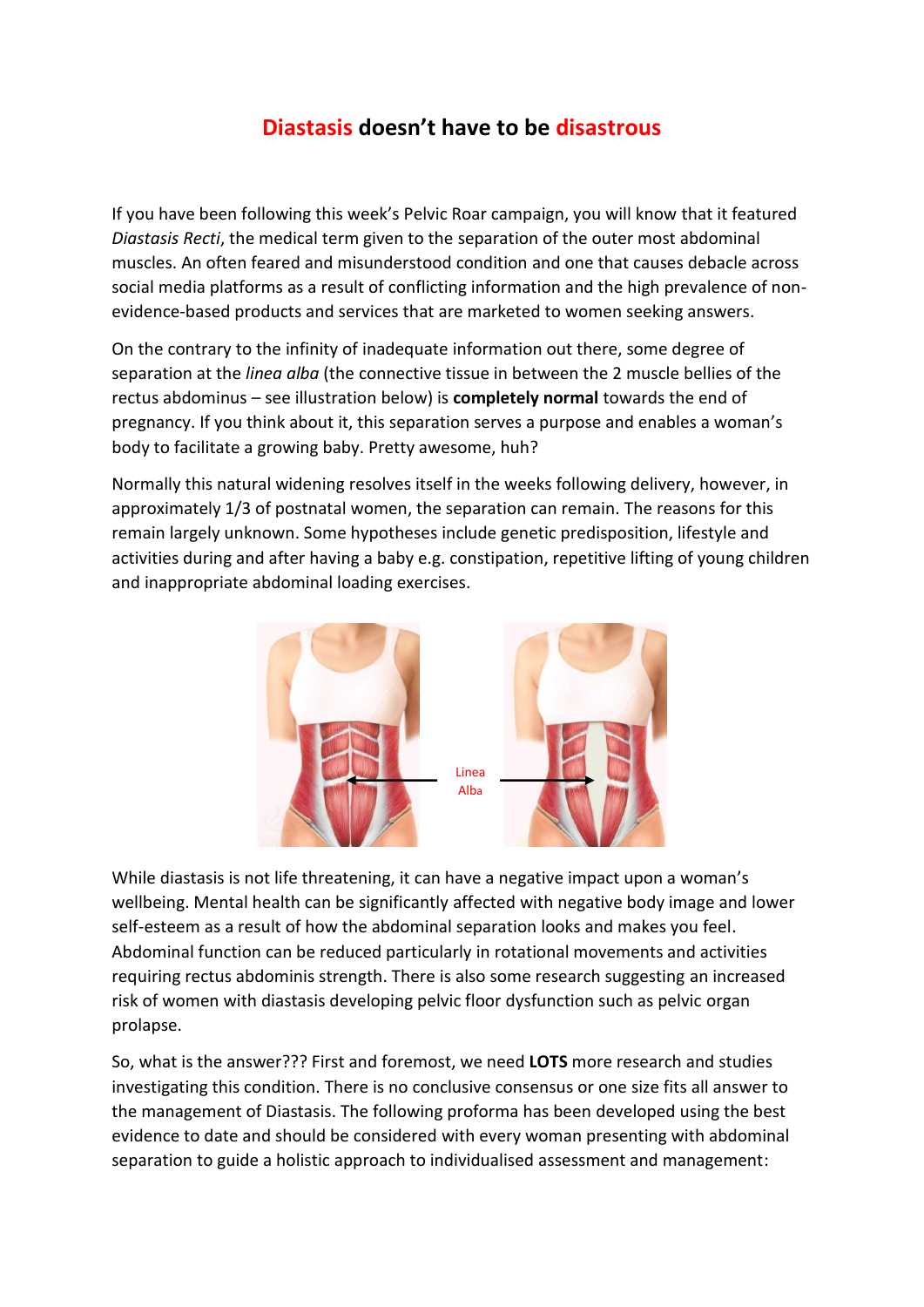**P**erson – what is your journey with diastasis to date? How does it make you feel? What are your expectations for rehabilitation? Do you want to function better? Do you want to feel stronger at your 'core'? Or is how it looks your main concern and goal? Finding out your relationship with diastasis is key to designing a rehabilitation program that aims to achieve *your* goals and also to evaluate whether your *expectations* are likely to be achieved via conservative rehabilitation or not.

**P**osture – Could Diastasis be influencing your posture or could posture be influencing your diastasis? While there are no *"perfect postures"* being able to move through a variation of postures is key to normal movement. Slumped or slouched postures can be adopted in subconscious attempts to hide our bellies but did you know that such postures are linked to negative confidence and lower feelings of self-efficacy? If you are already not feeling great about your tummy then slumped postures are unlikely to help. How we hold ourselves can also influence how we breathe. We will discuss the importance of breathing further down.

**P**atterns – Some women with Diastasis develop compensatory strategies where they over use alternative abdominal muscles e.g. the obliques. Our bodies are very intelligent and will always ensure function is maintained as best as possible by bringing in other muscles that may not usually carry out a specific role. While this is clever, it is beneficial to address some of these compensatory strategies to ensure they are not encouraging rib flare – which can encourage ongoing abdominal separation. Continuous gripping at the abdominal muscles may also have an impact upon the pelvic floor muscles and their function.

**R**espiration – We all know that breathing is essential for life, but did you know that the diaphragm, abdominal wall and pelvic floor muscles function in synergy with each other. This means that technically, an issue or dysfunction with one can encourage an issue or dysfunction at another. On the positive, it also means that we can address issues or dysfunction at all three using the function of the other two muscles. Encouraging good awareness of how we breathe, and the ability to vary how we breathe, e.g. doing some diaphragmatic breaths rather than natural costal breaths, can be beneficial for normalising function at both the abdominal and pelvic floor muscles. Breathing also plays an important role in intra-abdominal pressure regulation. Normal everyday activities alter the level of intra-abdominal pressure in our abdomen, e.g. a cough, sneeze, or opening our bowels will increase the intra-abdominal pressure. Excessive intra-abdominal pressure may put unnecessary strain on the *linea alba* encouraging diastasis. Therefore, being able to utilise how we breathe to regulate and manage intra-abdominal pressure is an important strategy.

**R**ibcage – An important component in breathing (discussed above), the ribcage expands outwards and elevates as we breath in and reduces and descends as we breath out. The ribcage naturally moves up and outwards during pregnancy to facilitate room for the growing baby. In some women it does not naturally return to pre-pregnancy position and remains somewhat flared. Due to the attachments of the abdominal muscles to the ribcage, ongoing flaring can encourage ongoing abdominal separation. Exercises that encourage control and depression of the ribs may help.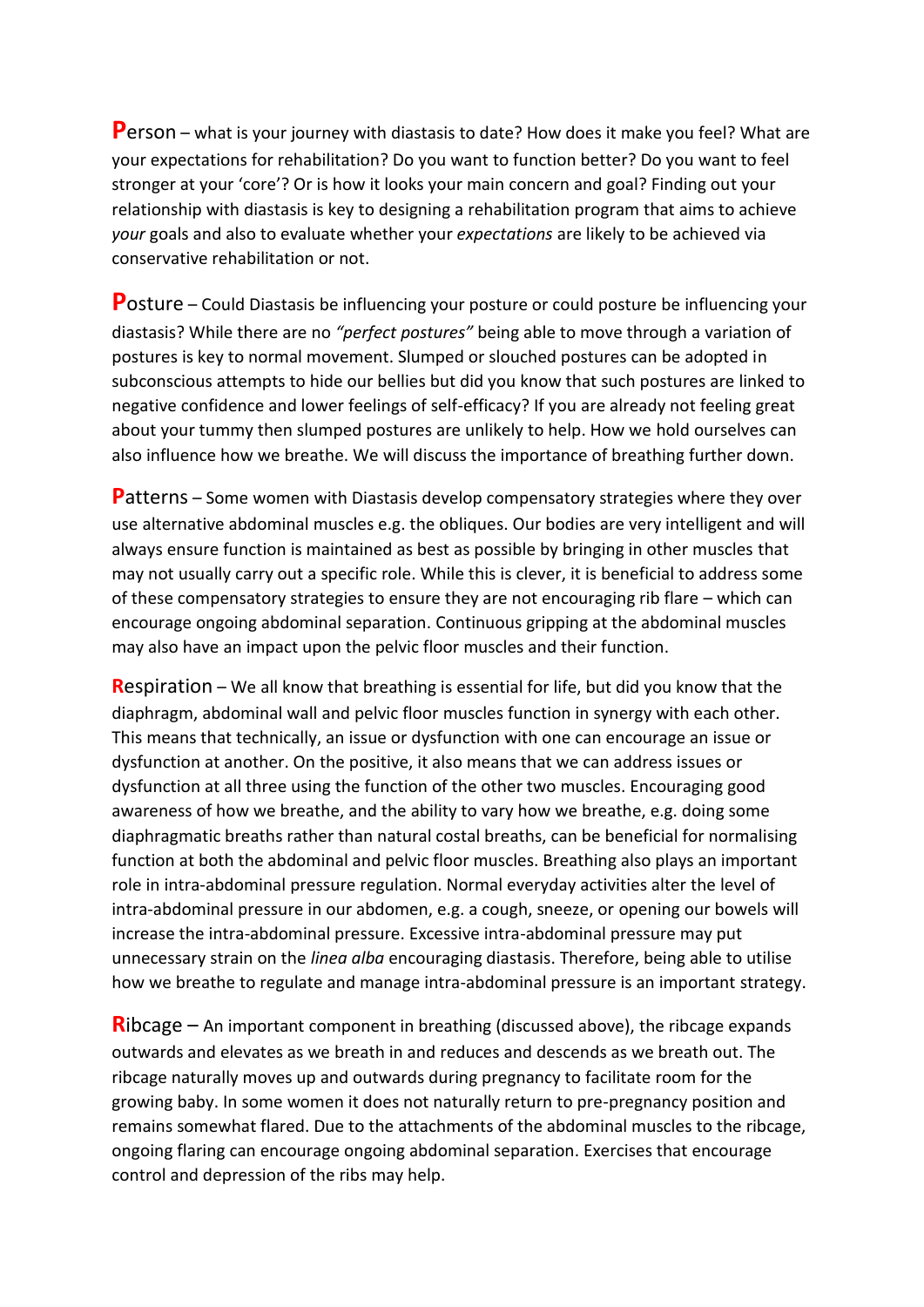**L**oad – Rehabilitation of any muscle groups or injuries involves appropriate loading at the appropriate time. This is no different for Diastasis. Progressing to the maximum load that you can achieve without losing control of intra-abdominal pressure or lumbo-pelvic stability (indicated by visual signs of 'doming', 'bulging' or 'sinking' at the midline during abdominal effort or arching and flaring at the ribs to achieve more stability) is key to progressing abdominal strength and function. Loading appropriately also demonstrates beneficial response in reducing inter-recti distance and depth at the diastasis. Your goals for loading need to be specific to your over-all aim. The type of sport or activity you wish to get back to needs to be considered and there is no right or wrong activities in the same way as there are no right or wrong exercises. A rehab program which challenges all the main muscle groups in multiple planes of movement is advisable. With the majority of women seeking help for Diastasis being new mums with young babies and children to look after, we need to ensure rehab assists women in becoming strong and fit for purpose in all the daily tasks required of them.

**D**efect – Women with Diastasis are also at risk of hernias e.g. umbilical hernia. Umbilical hernia's are not to be feared and are quite prevalent in pregnant and postpartum women, i.e. they don't just occur with Diastasis. While they are low risk for strangulation and therefore often not treated at all, it is important that if you think you may have a hernia, to seek advice from your GP or Consultant. While all modes of deliveries are absolutely normal, it is also important to consider scar tissue in terms of a defect. Scar tissue may present at the perineum in women who undergo vaginal delivery, or in the lower abdomen for women who have had a caesarean section. Mobilising scar tissue is important to ensure that the connective tissue mobilises/slides/glides freely and to ensure that there is no hypersensitivity associated with that area which may impact upon its function. No matter what type of delivery women have it can be associated with traumatic memories of the delivery experience. Touching and mobilising perineal or caesarean section scars helps the overall healing process including overcoming traumatic associations with that delivery. Positive affirmations and thoughts while you mobilise the tissue is key, with understanding and appreciation for how amazing our bodies are in what they undergo during childbirth and how resilient and versatile they are in their recovery. If trauma is something that is ongoing it can be beneficial to speak with your GP or care provider to arrange a birth debrief. How you feel and think about this area can impact on its function which in turn may impact upon the rehabilitation of Diastasis.

Overall, Diastasis should be considered as an absolutely normal component of pregnancy. Rehabilitation is only indicated if excessive separation is ongoing or if you find that your abdominal function remains compromised. The proforma described above, **PPP-RR-LD**, helps you consider different components that can be important in the overall recovery of Diastasis. Seek referral to a pelvic health physiotherapist if you need further guidance on your recovery.